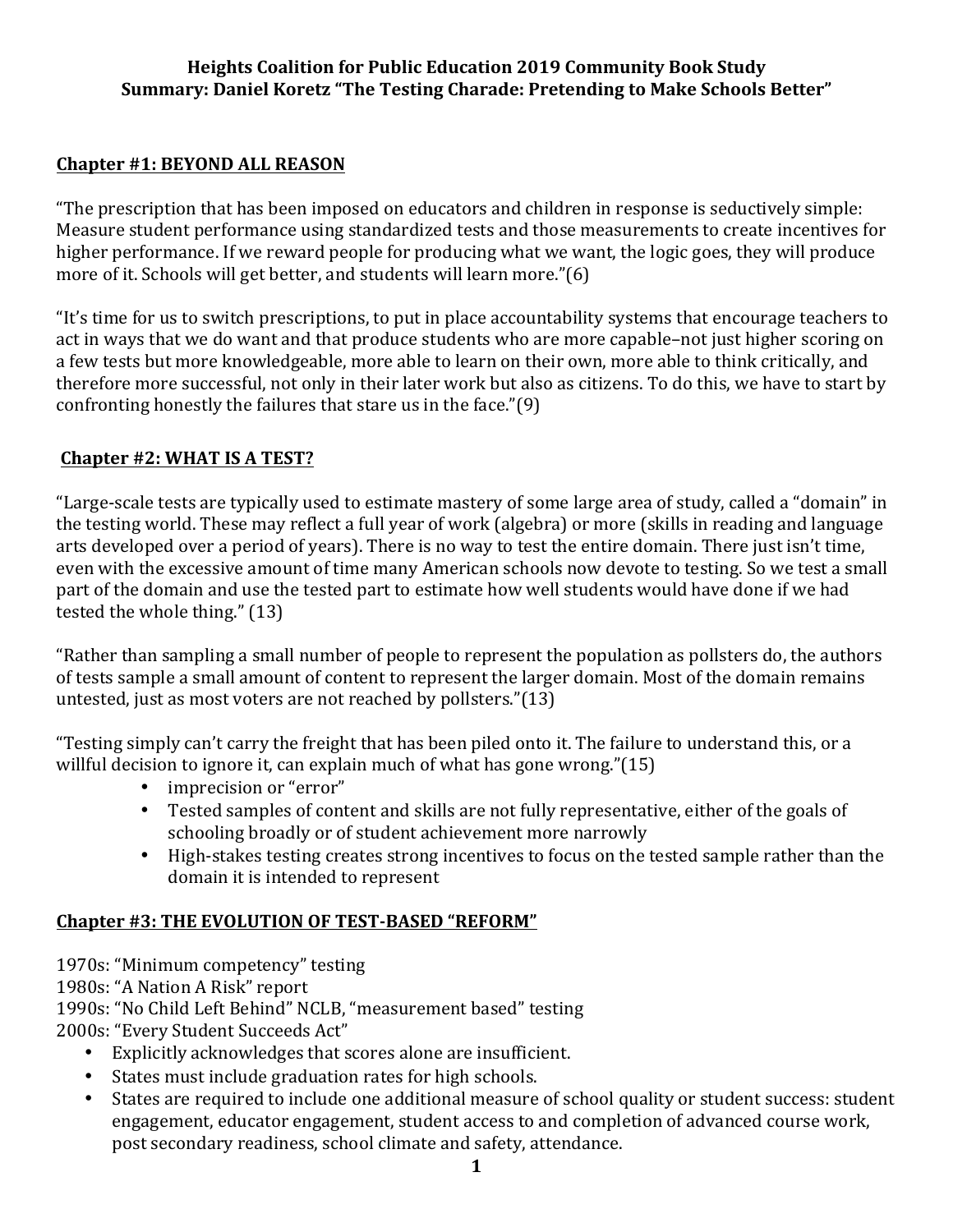"In the testing world, the increasingly high-stakes use of tests became known as "measurement driven" instruction." Most jargon is worth forgetting, but this term is important because it signaled a fundamental change in the purpose of testing. Achievement testing had always been intended as a tool to improve instruction. The reforms didn't change that." $(26)$ 

"However, in the traditional approach the main purpose of scores was to give teachers information that would help them teach more effectively. Improved scores would **follow** greater mastery of the curriculum, just as better polling results would follow an effective campaign. "Measurement driven instruction" reversed this: tests would now *lead*. Improving performance on the specific task was to be the explicit goal, and higher quality instruction would be the consequence. This was the tail wagging the dog."(26)

#### **Potential causes of reform failure:**

- The system it imposed on schools rewards far too narrow a slice of educational practice and outcomes.
- The system is very high-pressure.
- It left almost no room for human judgment. Teachers are not trusted to evaluate students or each other, principals are not trusted to evaluate teachers, and the judgment of professionals from outside the school has only a limited role.
- The system lacks any other incentives to balance the pressure to raise scores. Absolutely no one is given any incentive to monitor or control **how** these gains are achieved.

#### **Chapter #4: CAMPBELL'S LAW**

"The more any quantitative social indicator is used for social decision-making, the more subject it will be to corruption pressures and the more apt it will be to distort and corrupt the social processes it is intended to monitor."(38)

"Achievement tests may well be valuable indicators of... achievement under conditions of normal teaching aimed at general competence. But when test scores become the goal of the teaching process, they lose their value as indicators of educational status and distort the educational process in undesirable ways." (39)

#### **Important lessons learned from Campbell's Law:**

- It will show up in any high-pressure accountability system that is based only on a few hard numbers.
- We need to look at the net effect of reforms, balancing the negative effects against the positive.
- In educational testing the corruption of measures about which Campbell warned takes the form of *score inflation*– increases in scores larger than improvements in learning justify:
	- o Cheating
	- o Reallocation
	- $\circ$  Excluding people with bad numbers
	- $\circ$  Lowered standards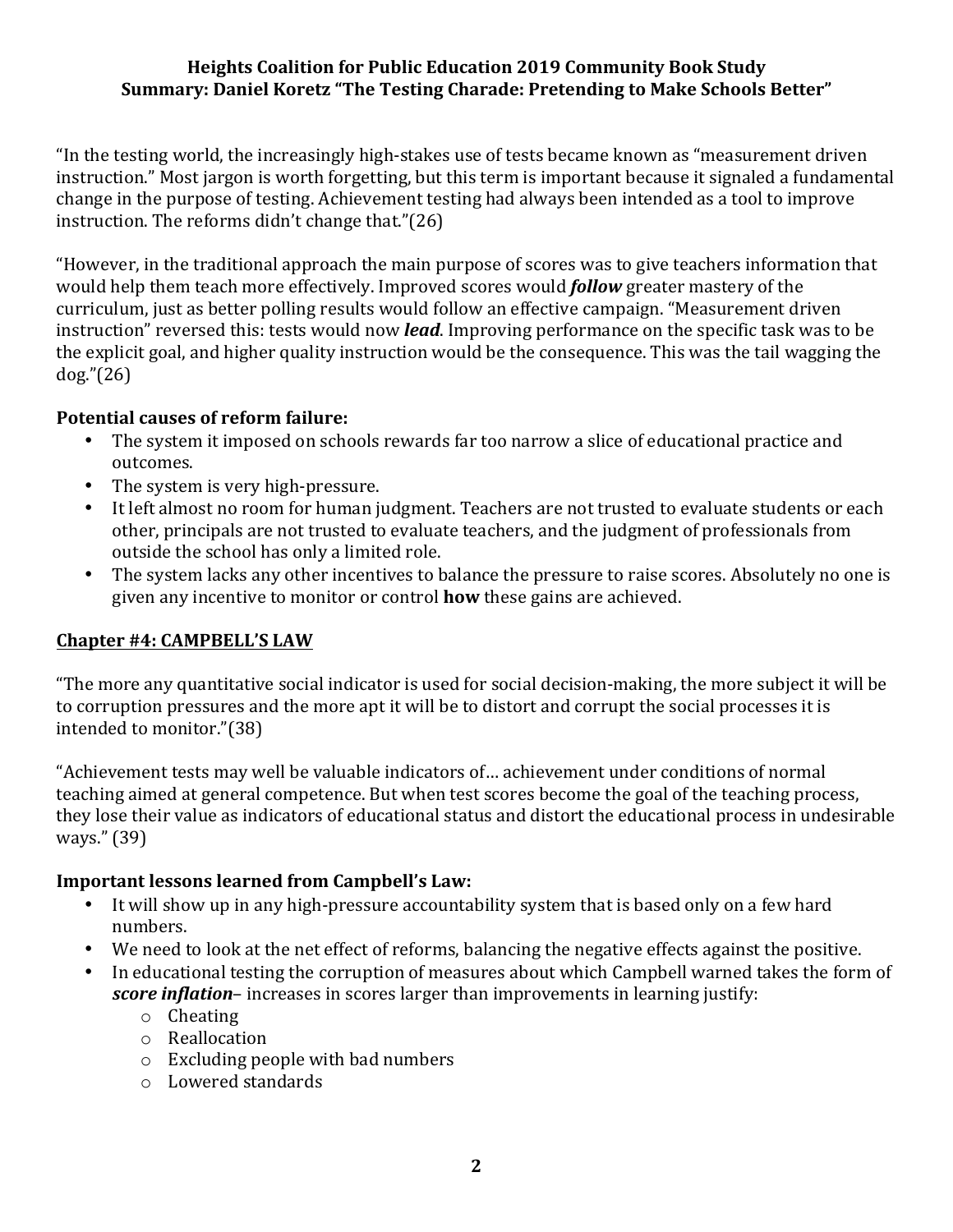#### **Chapter #5: SCORE INFLATION**

*National Assessment of Educational Progress* (NAEP) – a set of standardized tests that are widely considered a gold standard for evaluating educational trends.

- NAEP Scores are not susceptible to inflation because teachers aren't held accountable for scores and therefore have no incentive to engage in NAEP-focused test prep. And NAEP scores are there for the taking. In math and reading, NAEP is administered every two years, and the scores are available to anyone on the web.  $(57)$
- Joel Klein: Chancellor, New York City Schools (2002-2010), David Steiner: New York State Commissioner of Education, Meryl Tisch: New York State Chancellor of Board of Regents.
	- $\circ$  The state tests showed improvement of 8<sup>th</sup> grade math students, but showed no improvements on the NAEP. New York test scores were inflated.

"The entire logic of our reforms depends on rewarding the schools that do better and punishing those that don't. However, because in most contexts we can't separate score inflation from legitimate improvements, we are sometimes rewarding people who game the system more effectively, and we are punishing educators who do good work but appear to be doing *relatively* less well because they aren't taking as many shortcuts. On top of that, we are holding out as examples to be emulated programs that look good only because of bogus score gains and overlooking programs that really *are* good because the teachers using them are doing less to game the system. In other words, the system can propagate a bad practice."(64)

"It's not surprising that disadvantaged students suffer more from score inflation... low performing schools often face severe barriers to improvement– for example, fewer resources, less experienced teaching staff, high rates of teacher turnover, higher rates of student transience, fewer high performing students to serve as models, fewer parents who are able to provide supplementary supports, and less pressure for academic achievement from parents, among other things. Faced with these obstacles, teachers will have a stronger incentive to look for shortcuts for raising scores."(68)

#### **Chapter #6: CHEATING**

"Cheating – by teachers and administrators, not by students– is one of the simplest ways to inflate scores, and if you aren't caught, it's the most dependable."  $(73)$ 

#### **How Do People Cheat?**

- Changing students' answers after-the-fact.
- Providing either teachers or students with test items in advance.
- Providing students with inappropriate assistance or giving them the answers.
- Excluding students who were likely to score poorly, a technique that is often called "scrubbing".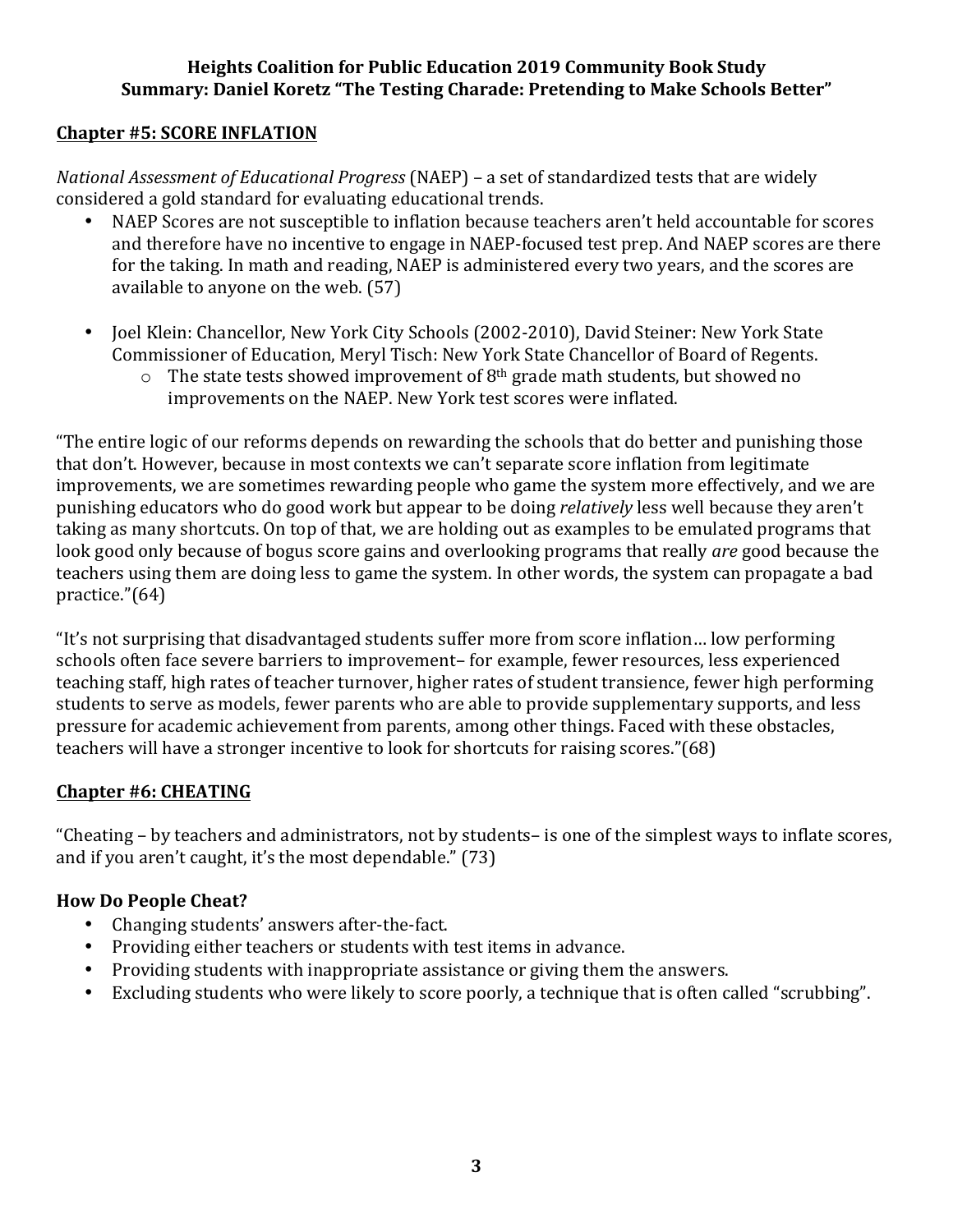# **Cheating Scandals**

"The most important lesson... is that holding people accountable for reaching targets that they can't reach by legitimate means has led many educators to take desperate measures."(79)

- Atlanta
- Philadelphia
- Washington DC

# **Cheating by Individual Teachers**

"The press has documented a number of cases in which teachers or principals opened test booklets in advance. In some cases principals gave this information to teachers so that they could prepare students for the specifics of the test." $(87)$ 

"One indication that these teachers knew full well that they were cheating was the creative ways some of them tried to mask what they were doing– for example using facial expressions, hand gestures, and preestablished code words to communicate that student answers were right or wrong, rather than simply telling students out right."(87)

# **How Common Has Cheating Become?**

"In what may be the most cited academic study of cheating, Brian Jacob and Steven Levitt, using data from Chicago, estimated that 'serious cases of teacher or administrator cheating on standardized tests occur in a minimum of 4 - 5% of elementary school classrooms annually'. However, they noted that their method of estimating cheating, which relies on unexpected fluctuations in scores and unusual answer patterns, is likely to underestimate the true prevalence because it does not detect some methods of cheating." (88)

# **Apportioning Blame**

- Who is responsible for cheating? And who is punished?
- This prompts the larger and more uncomfortable question: Just who is responsible?
	- $\circ$  Is it just the people who actually carry out the fraud or require it?
	- o Or are those who create the pressures to cheat also culpable, even if not criminally?

# **Chapter #7: TEST PREP**

"People don't agree on the dividing line between test prep and regular instruction. In fact, one of the most pernicious effects of reform has been to blur- and in some cases entirely obscure- the distinction between test prep and teaching. But observe schools or talk to teachers or parents, and it's clear that test prep now absorbs a good bit of available time."(93)

"Of course there is good test preparation. One of the legitimate purposes of tests is to help teachers learn what aspects of their teaching need to be changed or strengthened, which ultimately benefits their students."(94)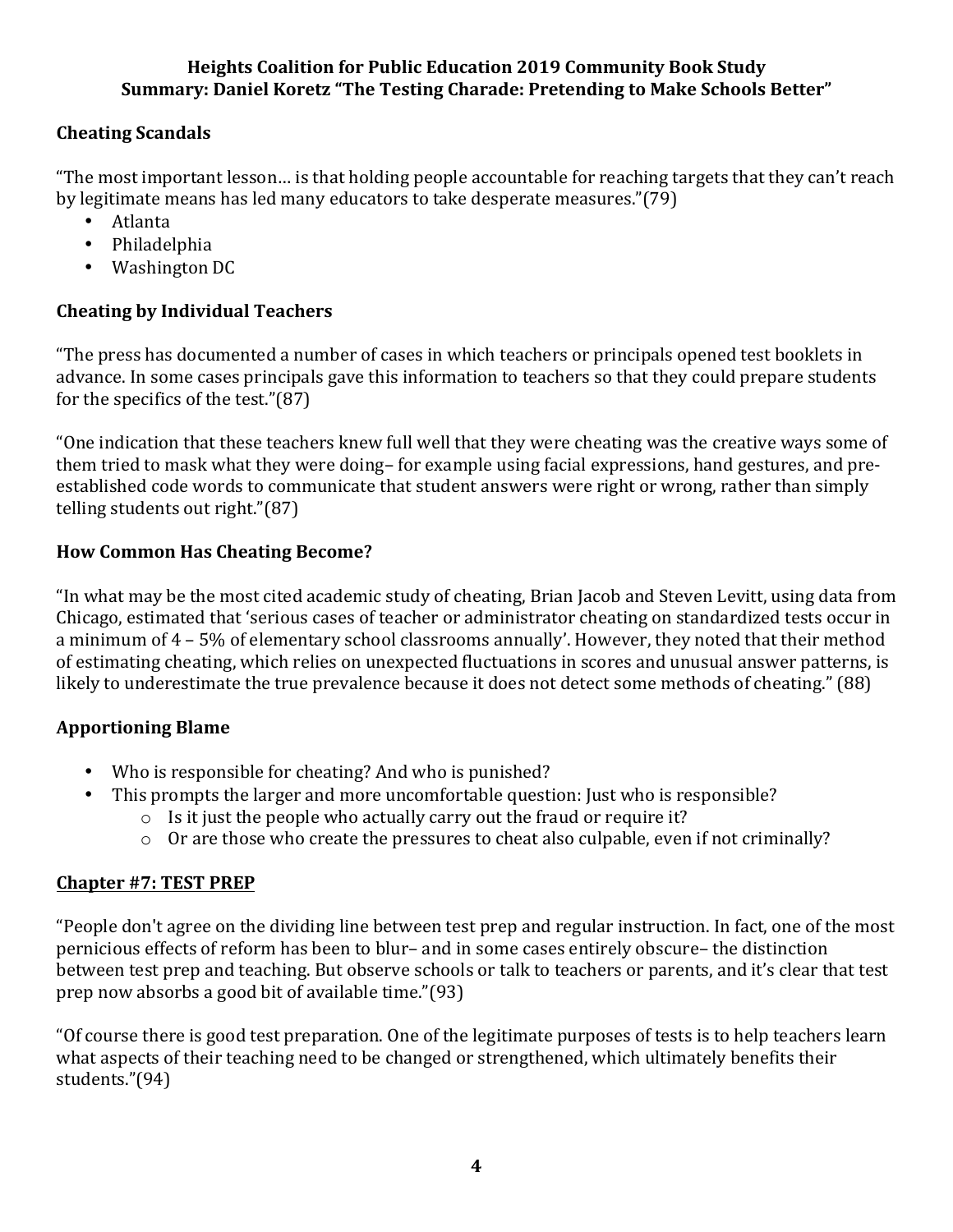### **Three Types of Bad Test Prep**

- Reallocation between subjects
	- o Cut back on things that don't count and shift resources to the tested subjects.
- Reallocation with in a subject
	- $\circ$  Reallocating time and other resources within tested subjects, focusing on content that is emphasized by the test.
- Coaching
	- $\circ$  Focuses on unimportant details of the particular test, such as the format of the test items, other aspects of the presentation of material, and how student responses are scored.
	- o "Pythagorean Triples"
	- $\circ$  Memorizing arbitrary symbols

### **When Does Test Prep Become Cheating?**

- Is some of this test prep dishonest or unethical?
- $\bullet$  Is it really cheating?
- Where should we draw the line between undesirable test prep and cheating?
- What about the cases where teachers omit material they know is important for student success?
- Should test prep techniques that produced fraudulent gains be considered cheating? "Psychologists have a term for this: *dissonance reduction. Cognitive dissonance* refers to the discomfort people feel when they hold two contradictory beliefs or values. To reduce the stress, people will sometimes revise what they think to reduce the contradiction." $(112)$

# **Corrupting the Idea of Good Teaching**

"Not only is bad test prep pervasive. It has begun to undermine the very notion of good instruction. This has happened in part just because of the passage of time. High-stakes testing and undesirable test prep have been in place for so long that many young teachers have spent their entire careers immersed in them. As some young teachers have told me, they simply have a hard time envisioning what instruction would look like without it."(112)

"They [new teachers] were telling me that I was missing the boat by seeing test prep as something that competes for time with good instruction. In their experience, *raising scores had become the end goal, the mark* of a 'good teacher'. To an alarming degree, they had been taught that test prep and good instruction are the same thing."(113)

# And What About Equity?

"Inappropriate test preparation, like score inflation, is more severe in some places than in others... So one would expect that test preparation would be a more severe problem in schools serving high concentrations of disadvantage students, and it is. Once again, disadvantaged kids are getting the short end of the stick. Ironically, some aspects of the reforms that were intended to help disadvantaged students appear to have contributed to this demoralizing result."(117)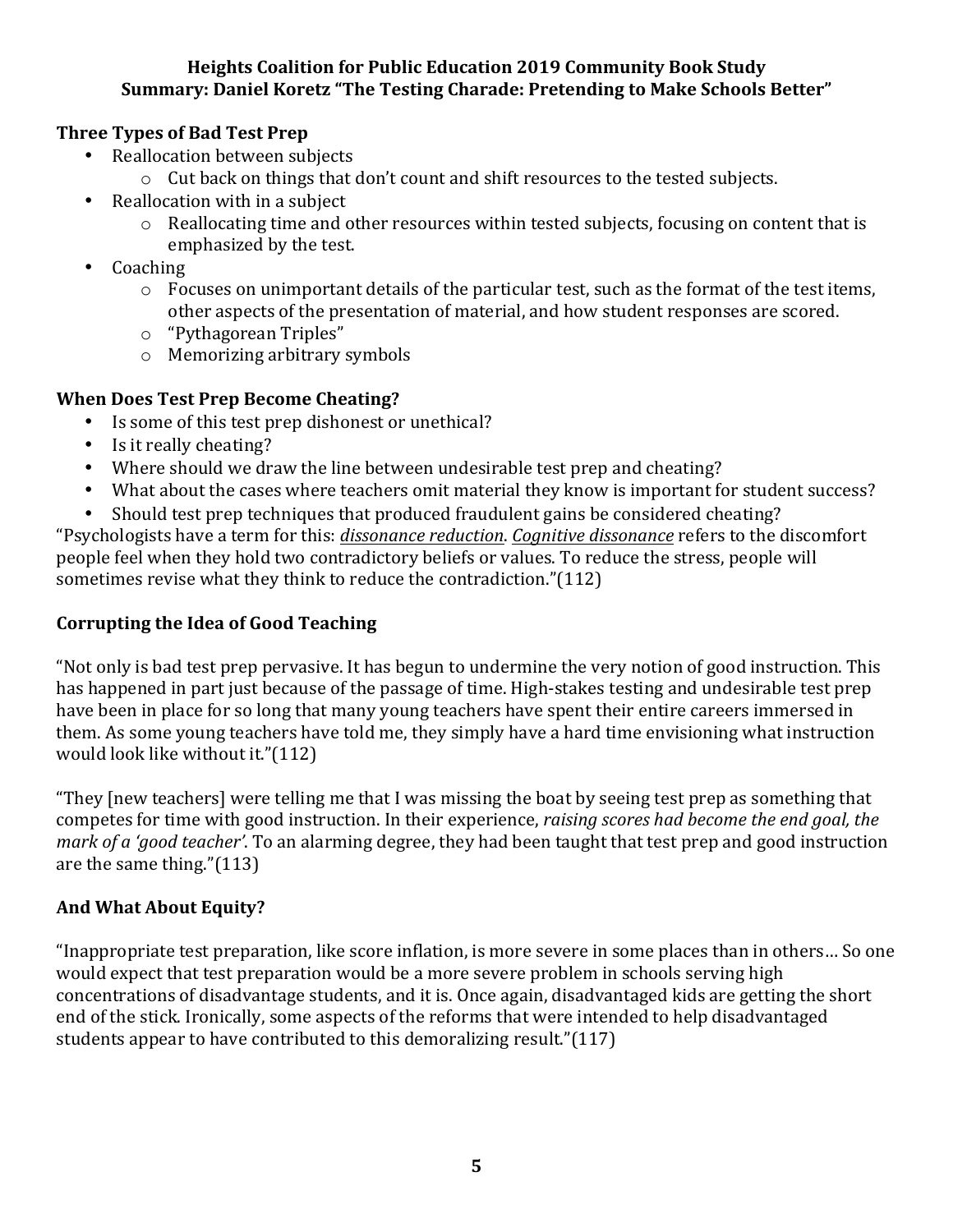### **Chapter #8: MAKING UP UNREALISTIC TARGETS**

"For decades, one of the primary– and most praiseworthy– goals of the test based reforms has been to reduce the glaring inequities in the American education system... part of the blame for this failure lies with the crude and unrealistic methods used to confront inequity. In a nutshell, the core of the approach has been simply to set an arbitrary performance target (the "proficient" standard) and declare that all schools must make all students reach it in an equally arbitrary amount of time. No one checked to make sure the targets were practical." $(120)$ 

### **Making Up Targets**

"If one doesn't look too closely, reporting what percentage of students are "proficient" seems clear enough. Someone somehow determined what level of achievement we should expect at any given grade– that's what we will call "proficient"- and we are just counting how many kids have reached that point... For the most part, the press reports differences among schools and progress over time only in terms of this single statistic... This trust in performance standards, however, is misplaced."(120)

"The primary motivation for setting a "proficient" standard is to prod schools to improve, but information about how quickly teachers actually can improve student learning doesn't play much, if any, of a role in setting performance standards. When panels set standards, they are not given information about practical rates of improvement, and for the most part they are not asked to consider them. They are just asked to try to figure out what level of performance constitutes proficiency."(125)

#### **Pretending That All Kids Are The Same**

"How much variation among kids should we expect? Just how much can we shrink this variation? Short of cheating or inflating scores in other ways, there are only two ways to bring very low-scoring students to a high standard: dramatically increase everyone's scores or dramatically increase just the performance of kids at the bottom." $(130 - 131)$ 

#### **Chapter #9: EVALUATING TEACHERS**

"However valuable tests may be for helping to evaluate schools and teachers, they can never be sufficient because they failed to measure so many of the important goals of education. Worse, emphasizing them at the expense of other important goals had created some very serious negative effects." $(137)$ 

"I told Duncan and his staff that this is a fine example of 'other important stuff'–making math interesting and even fun, keeping kids engaged, getting students to reason about math rather than simply practicing procedures, teaching kids to communicate about their work, and helping students to focus more on learning than on simply being right. This is precisely the sort of thing I hope to see when I walk into a classroom. And I want it for all kids, not just my own." $(139)$ 

# **Why Test Scores Provide Such A Problematic Measure of Educator Performance**

- The incompleteness of tests
	- $\circ$  There are important aspects of the mastery of mathematics, for example, that we can't capture well- or at all- with current tests.
- Taking the test scores out of context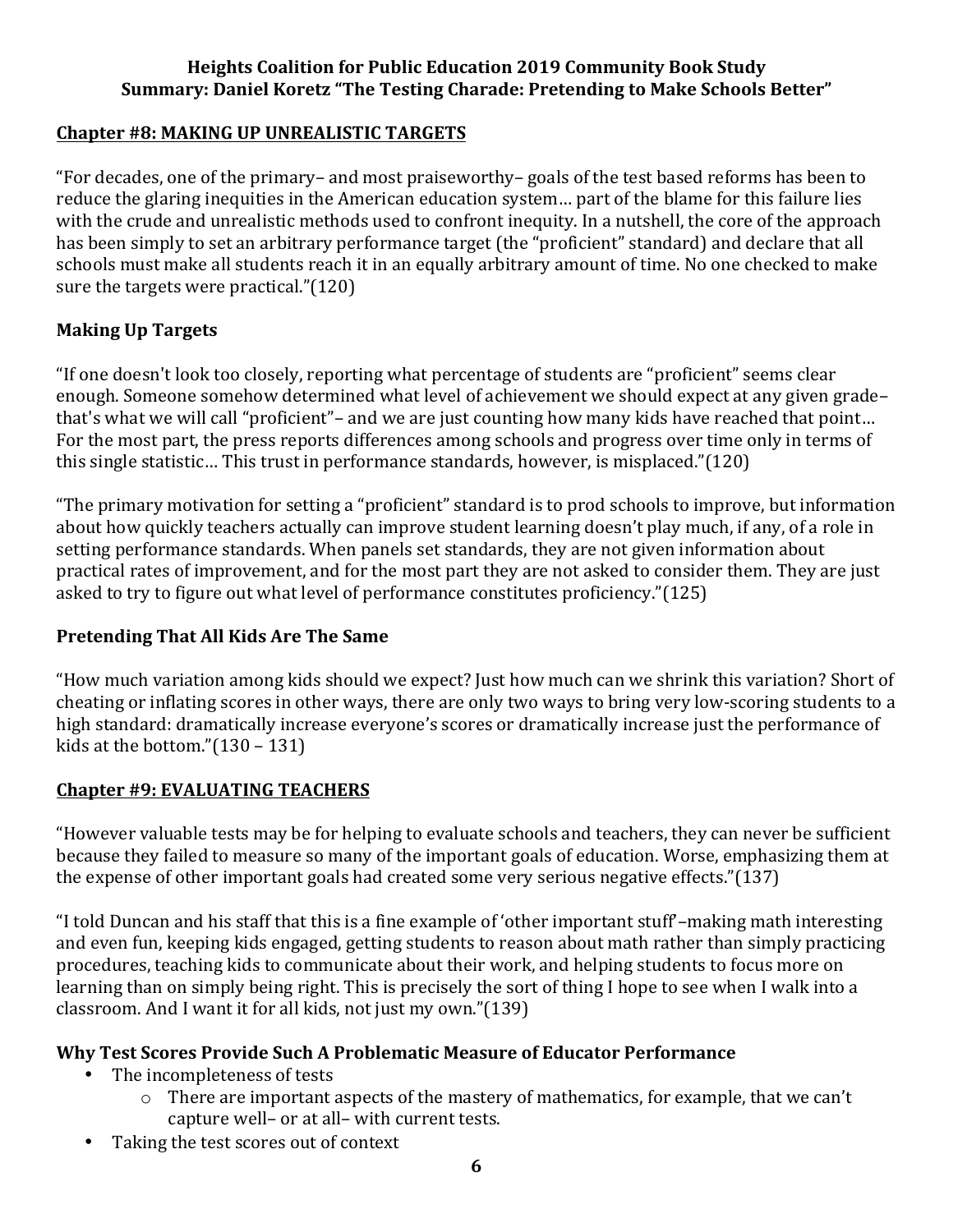- $\circ$  Reformers wanted measures that someone sitting in a state capital could interpret without ever looking at the school from which they were obtained.
- $\circ$  Test scores taken out of context often don't tell you what you need to know.
- Trying to use tests to explain, not just describe
	- $\circ$  Mistakenly attributing scores high or low to the actions of educators, despite the many other factors that influence student achievement.
	- o Of course the actions of educators do affect scores, but so do many other factors both inside and outside of school, such as their parents' education.
- Using "Value Added Modeling" (VAM) to evaluate teachers
	- o The American Statistical Association statement on using value added models for educational assessment reads: "VAMs typically measure a correlation, not causation: effects – positive or negative – attributed to a teacher may actually be caused by other factors that are not captured in the model." "That is, if a VAM is used to estimate your 'effectiveness' as a teacher, that estimate will sometimes blame or credit you for things that have nothing to  $d$ o with your teaching."  $(151)$
- Rating teachers with the wrong test.
- Teachers' ratings are inconsistent across tests.
- Teachers' test scores are unstable over time.
	- $\circ$  Reliability and bias

### **Chapter #10: WILL THE COMMON CORE FIX THIS?**

 $No''(161)$ 

- Predictability
- One-size-fits-all
- Over reliance on test scores
- Excessive pressure
- A new flavor of the same old thing

# Chapter #11: DID KIDS LEARN MORE?

"What did we get in return for all of the stress, degraded instruction, bad test prep, score inflation, and outright fraud that test based accountability has engendered? Did students actually learn more? Yes and no."(175)

"The honest answer is that it's very difficult to pin down with precision any affects the reforms had on actual student learning."(175)

- Most of the abundant test score data available to us are too vulnerable to score inflation to be trusted.
- The reformers declared that they had figured out what would work, and they imposed it on students and teachers on a mass scale without taking time to evaluate their programs first. (175)
- They also often implemented their programs in a way that made it harder for anyone else to evaluate them. We normally evaluate programs by comparing people who participate in them to similar people who don't, and that requires that we keep some people out of the program long enough to make this comparison. (176)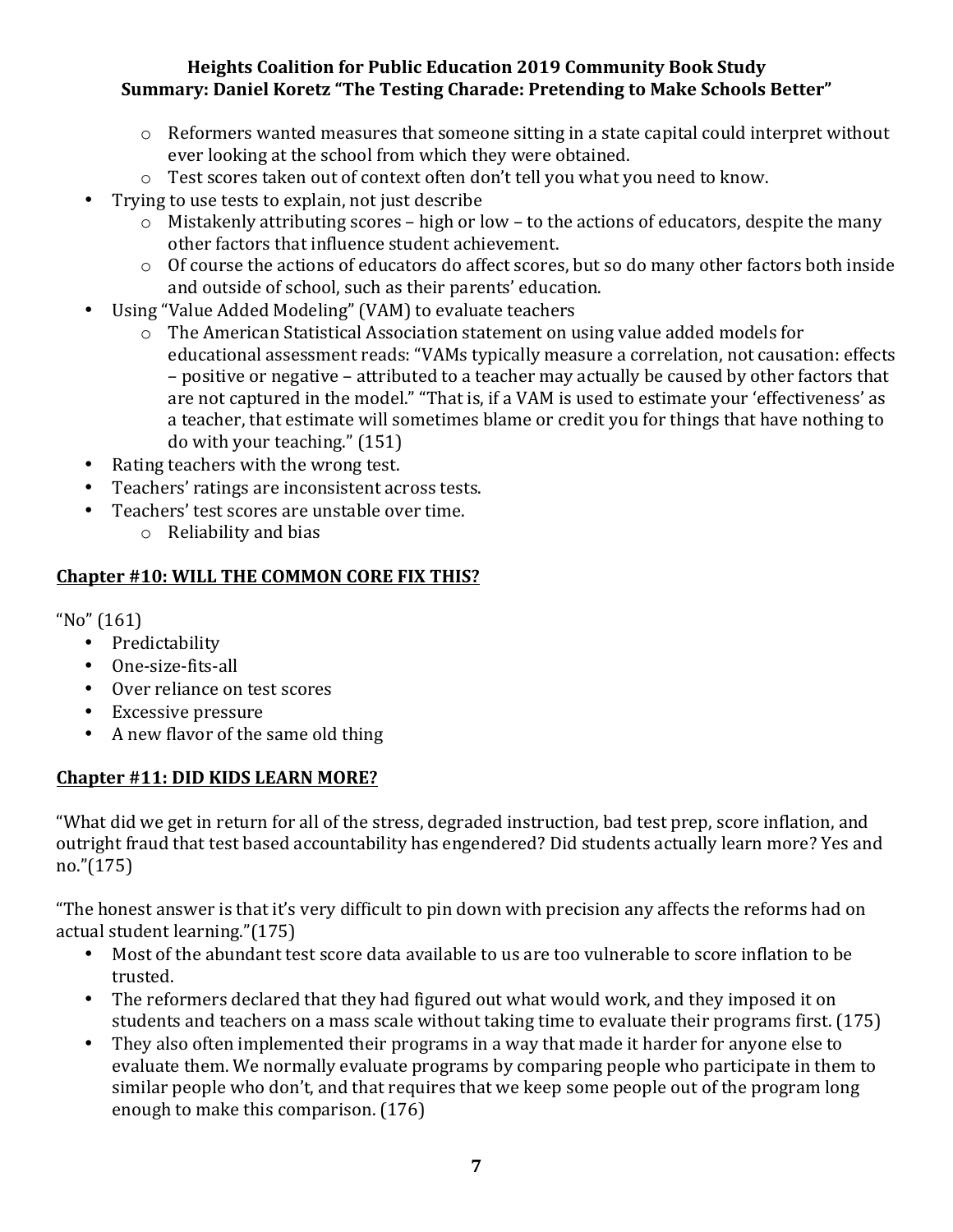### **Making Sense of the Evidence**

- Two important questions to ask:
	- o What happened to student learning during the time of test based accountability?
	- $\circ$  Why did such changes happen, and specifically whether they can be attributed to test based accountability?
		- Simple trends on tests like Trends in International Mathematics and Science Study (TIMSS), Programme for International Student Assessment (PISA), and National Assessment of Educational Progress (NAEP) reflect everything that can affect scores, not just the reforms.
		- **•** Are scores going up more than they would be in the absence of the reforms?
		- F Are scores going down less rapidly than they would be?

# **Did Learning Improve?**

- Reading
	- $\circ$  In the case of reading, the answer is simple: trend data show that student learning hasn't improved much, despite decades of unrelenting pressure to raise test scores in reading. (178)
- Math
	- $\circ$  While scores show impressive math gains of fourth graders, they don't persist: they wither as students progress through school.

# **Trends in Achievement Gaps**

"While the gap between black and white has been shrinking radically, the gap between rich and poor students (measured as the gap between students from families at the 10<sup>th</sup> and 90<sup>th</sup> percentile in income) has been *widening* consistently."(187)

# How Much Did the Reforms Contribute to Trends in Achievement?

"These data make it clear that we haven't ended up even close to where the reformers wanted us to be, but they don't answer the harder question: just how much did test based accountability affect these trends?"(189)

#### **Putting the Pieces Together**

"It's no exaggeration to say that the costs of test based accountability have been huge. Instruction has been corrupted on a broad scale. Large amounts of instructional time are now siphoned off into test prep activities that at best waste time and at worst defraud students and their parents. Cheating has become widespread. The public has been deceived into thinking that achievement has dramatically improved and that achievement gaps have narrowed. Many students are subjected to severe stress, not only during testing but also for long periods leading up to it. Educators have been evaluated in misleading and in some cases utterly absurd ways. Careers have been disrupted and in some cases ended. Educators, including prominent administrators, have been indicted and even imprisoned." (191)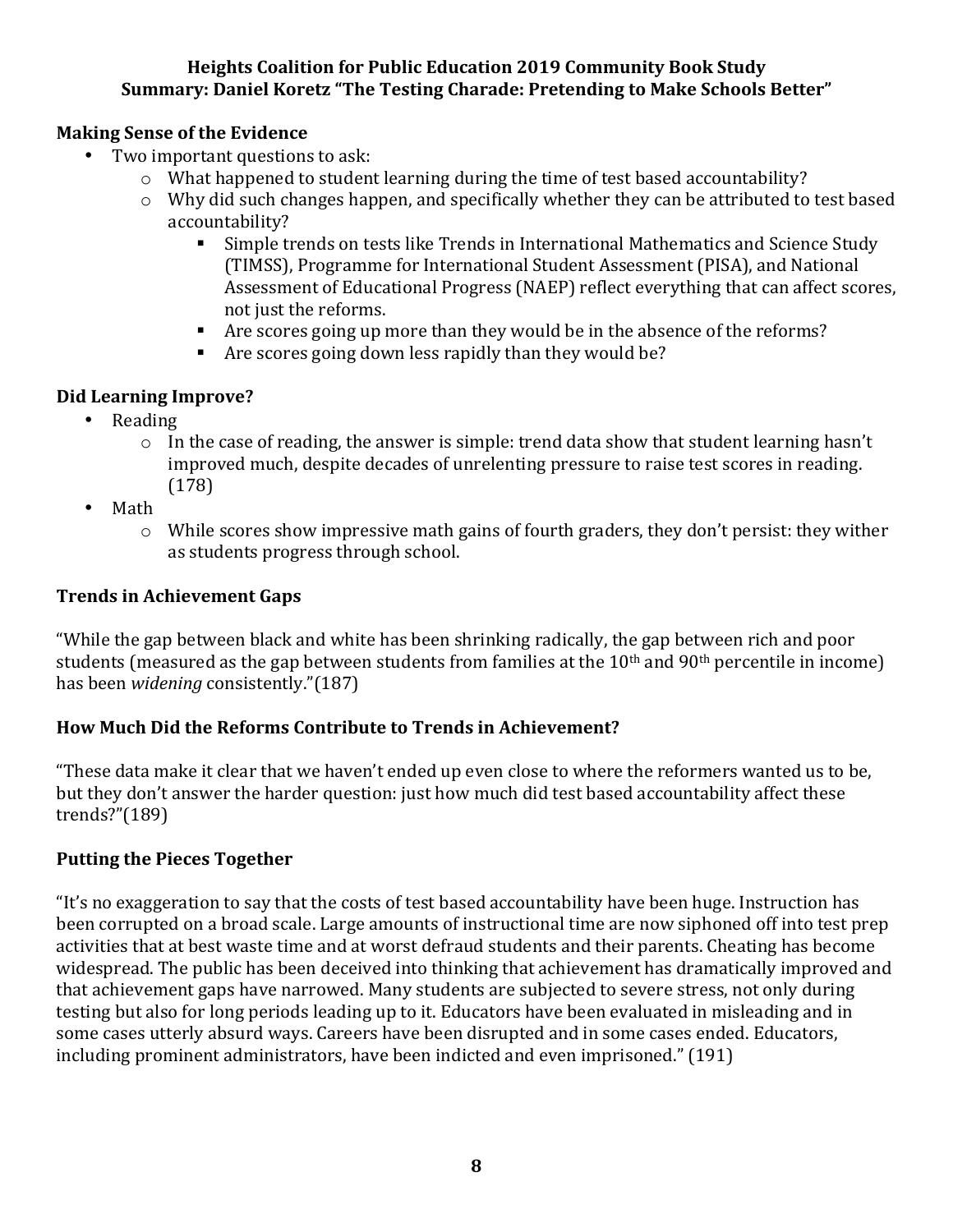### **Chapter #12: NINE PRINCIPLES FOR DOING BETTER**

- 1. Pay attention to other important stuff.
- 2. Monitor more than student achievement.
- 3. Set reasonable targets.
- 4. Stop just kicking the dog harder.
- 5. Don't expect schools to do it all.
- 6. Pay attention to context.
- 7. Accept the need for human judgment.
- 8. Create counterbalancing incentives.
- 9. Monitor, evaluate, and revise.

# **Chapter #13: DOING BETTER**

### How Is It Done Elsewhere? Systems Very Unlike Ours?

- Finland
	- $\circ$  No high-stakes testing, one matriculation exam after high school
	- $\circ$  Virtually no private schools
	- $\circ$  Teaching is highly regarded and well-paid.
- The Netherlands
	- $\circ$  Use of the various standardized testing
	- $\circ$  Public and private schools that are evaluated by the government but created by the citizens- market driven
	- $\circ$  Teaching is highly regarded and well-paid.
- **Singapore** 
	- $\circ$  Highly centralized educational system
	- $\circ$  Use of standardized test, but far fewer than an American students
	- $\circ$  Students have a familial and cultural obligation to do well on the tests.
	- $\circ$  Government is now realizing that the educational system needs to be more student centered rather than test driven.

# **Options For Doing Better**

- 1. We must measure what matters: The Big Three.
	- a. Student achievement
	- b. Educators' practices
	- c. Classroom climate
- 2. We need to measure *The Big Three* well.
	- a. Disagreements will arise in deciding **how** to measure them.
- 3. We must build a sensible accountability system.
	- a. The system has to emphasize what is important.
	- b. Create counterbalancing incentives.
	- c. Look well beyond what happens on any single day in the classroom.
	- d. We need measures that are not too closely aligned with each other-That is, that are not too similar.
	- e. Targets have to be reasonable: the goals facing educators have to be ones that they can reach buy legitimate means.
		- i. Set goals based on students' growth, not the level of their performance.